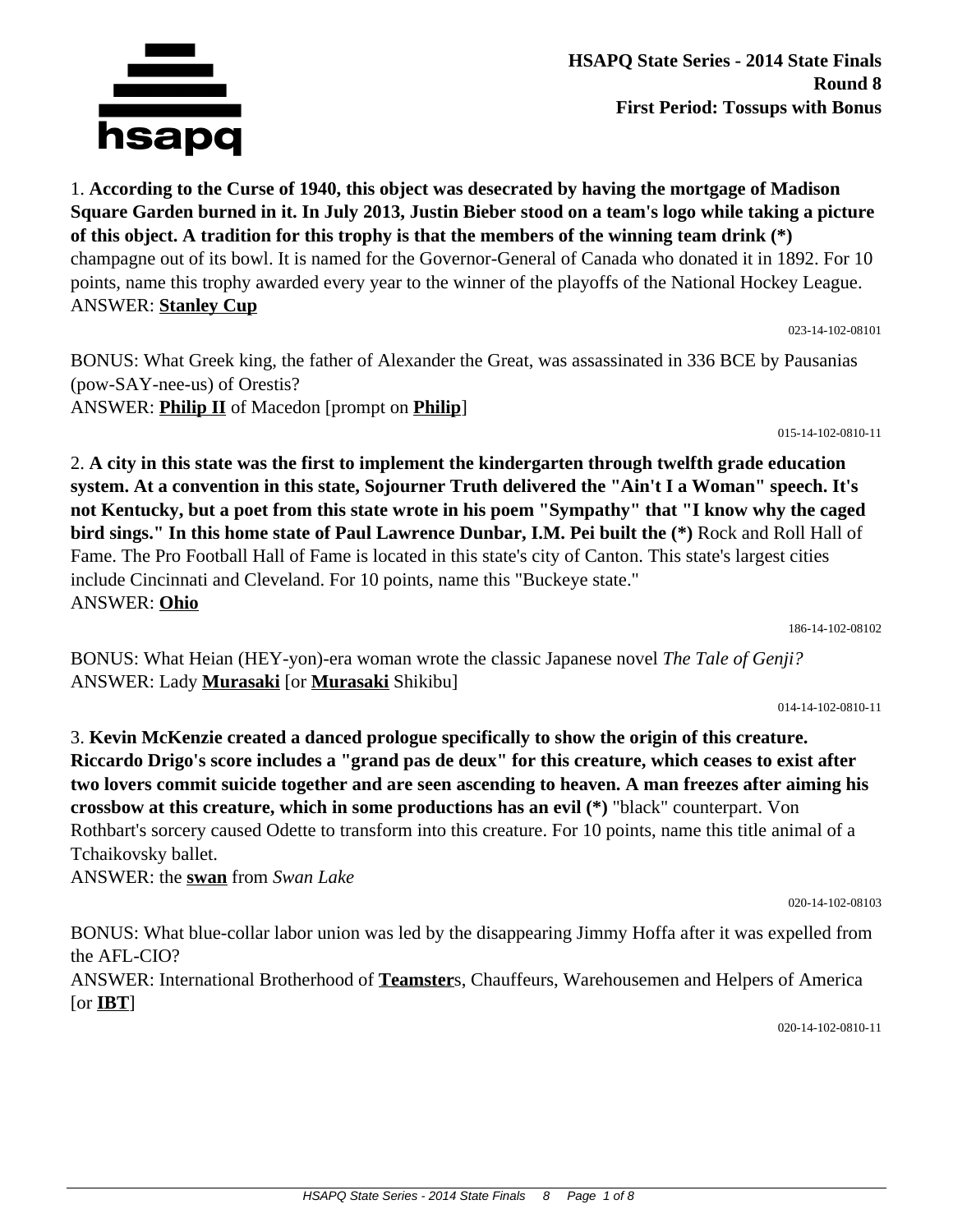**written by the author of "What is an Emotion?" Many proponents of it were members of the Metaphysical Club. Texts written by proponents of this school include (\*)** "How to Make Our Ideas Clear," *The Varieties of Religious Experience,* and *Democracy and Education*. For 10 points, name this philosophical school practiced by Charles Sanders Peirce (PURSE), William James, and John Dewey, which values practical action. ANSWER: **pragmatism**

4. **This philosophical school was referred to as a "new name for some old ways of thinking" in a book**

BONUS: What 1813 battle, also known as the Battle of the Nations, pitted Napoleon Bonaparte's alliance against Russia, Austria, Prussia, and Sweden? ANSWER: Battle of **Leipzig**

5. **Napoleon Hill wrote the self-help book** *The Laws of Success* **on the advice of this man. His own writings include** *The Gospel of Wealth.* **His partner Henry Clay Frick hired Pinkerton troops to attack striking workers at one of his plants in (\*)** Homestead, Pennsylvania. The world's first billion-dollar corporation was formed when he sold his company to J.P. Morgan to create U.S. Steel. For 10 points, name this Scottish-American steel manufacturer. ANSWER: Andrew **Carnegie**

BONUS: What molecule is released from the pars compacta of the substantia nigra, whose degeneration causes Parkinson's disease? ANSWER: **dopamine**

6. **In Washington state, John Braun introduced a measure to stop individual cities from changing this value after residents of SeaTac voted in 2013 to raise it. In a December 2013, speech, Barack Obama claimed this value in real terms was "below where it was when Harry Truman was in office." (\*)** Fast Food Forward aims to increase this value for fast food workers. Thirteen states increased this value at the start of 2014. For 10 points, name this value that, at the federal level, is currently set at seven dollars and twenty-five cents an hour.

ANSWER: **minimum wage**

BONUS: Name the folds found in the inner membrane of mitochondria which surround the matrix. ANSWER: **crista**e

7. **One of this author's novels was adapted into a wildly successful Broadway play by Jack Kirkland. This man collaborated with photographer Margaret Bourke-White on the book** *You Have Seen Their Faces.* **Characters in his most famous novel include Ellie May, a girl with a cleft lip, and Grandma (\*)** Lester, whom Dude runs over with his car. For 10 points, name this Southern novelist of *God's Little Acre* and *Tobacco Road.*

ANSWER: Erskine **Caldwell**

BONUS: What American painted *Automat* and *Nighthawks*? ANSWER: Edward **Hopper**

048-14-102-0810-11

023-14-102-08106

048-14-102-0810-11

015-14-102-0810-11

014-14-102-08107

# 121-14-102-08105

052-14-102-08104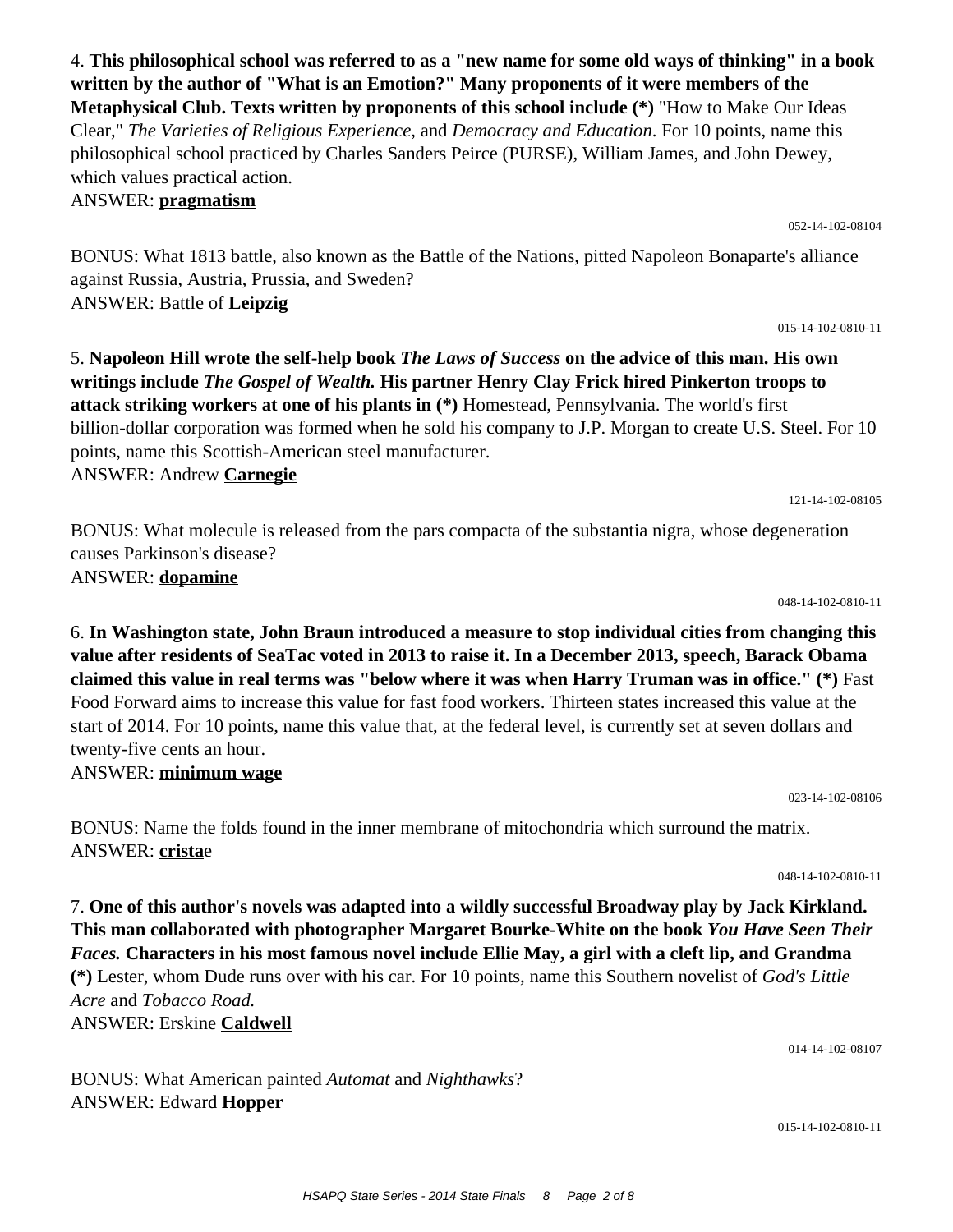8. **This woman included the refrain "Go, go, go, seek some other where, importune me no more," in her poem "When I Was Fair and Young." This woman was depicted as Gloriana, the title character of an allegorical epic poem by Edmund Spenser. This woman's expressed desire to see Sir John (\*)** Falstaff fall in love was the apocryphal origin of *The Merry Wives of Windsor.* For 10 points, name this monarch during whose reign Shakespeare wrote most of his plays. ANSWER: **Elizabeth I** [prompt on **Elizabeth**]

014-14-102-08108

BONUS: The Democratic-Republican Party partly coalesced from voters enraged at what treaty, which settled outstanding issues from the Revolution with Britain in 1794? ANSWER: **Jay** Treaty [or **Jay's** Treaty]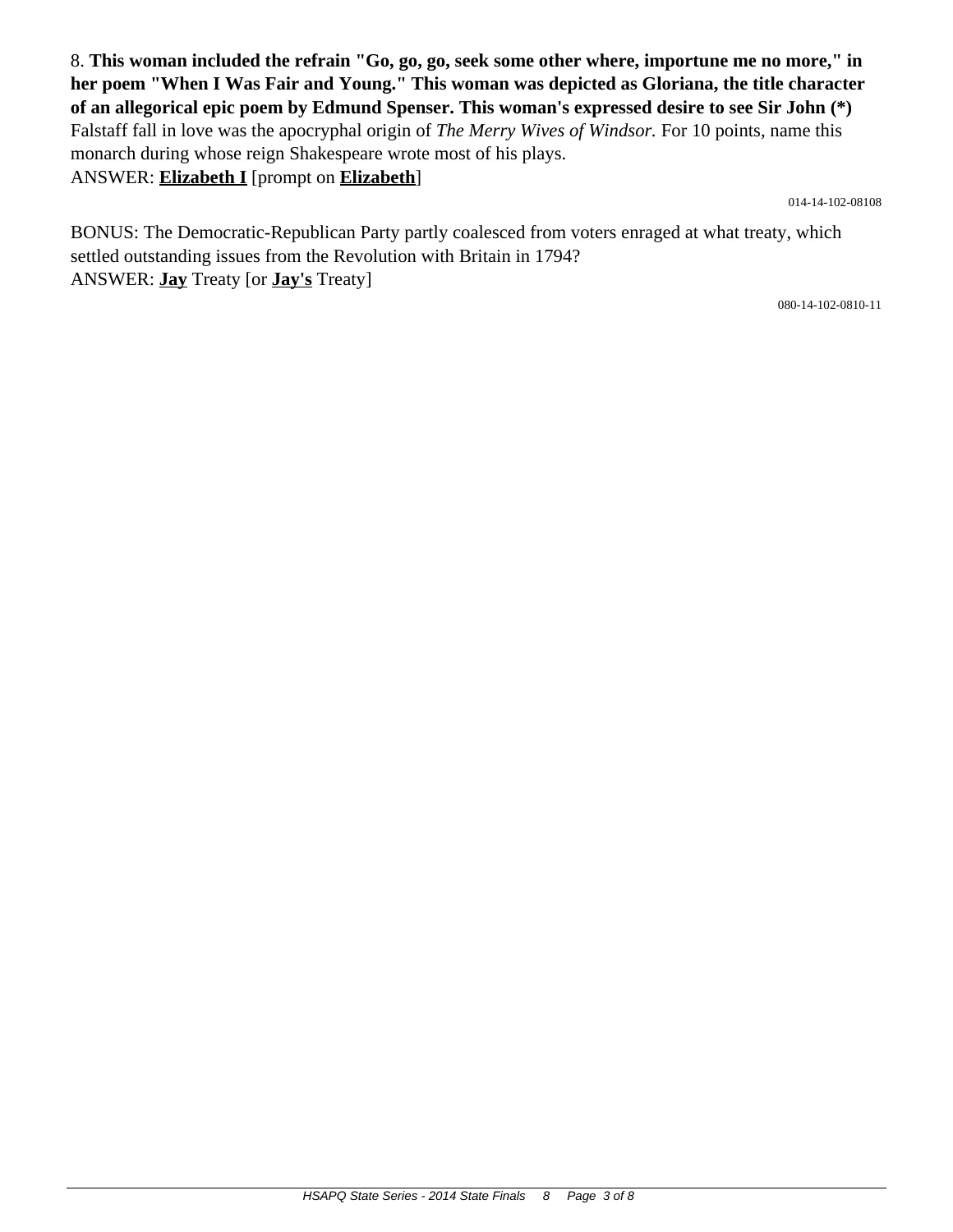### **Second Period: Directed Round**

### **SET A:**

1. BONUS: A character who can shatter glass with his voice and decides to stop growing after receiving the title instrument on his birthday is the protagonist of what author's novel *The Tin Drum?* ANSWER: Gunter **Grass**

2. BONUS: Identify the Washington Irving short story in which Ichabod Crane is haunted by the Headless Horseman.

#### ANSWER: "The **Legend of Sleepy Hollow**"

3. BONUS: This is a 30-second calculation question. Triangle ACF is an isosceles right triangle with leg length 8 units. What is the distance between the circumcenter and the orthocenter of ACF? Express your answer in simplest radical form.

ANSWER: **4** square **root** of **2** units

4. BONUS: In the epics of Homer, what goddess is given the epithets "Pallas" and "gray-eyed"? ANSWER: **Athena**

014-14-102-0810-12

014-14-102-0810-12

#### **SET B:**

1. BONUS: What eighteenth-century British empiricist denied the existence of miracles in a section of his treatise *An Enquiry Concerning Human Understanding?* ANSWER: David **Hume**

2. BONUS: This is a 20-second calculation question. Convert the polar coordinates " $r = 4$ , theta = 3 pi over 4" to rectangular coordinates.

ANSWER:  $\left(\frac{-2}{2}\right)$  times the square **<u>root</u>** of 2, 2 times the square **<u>root**</u> of 2) [or x =  $\frac{-2 \text{ root 2}}{2}$ , y = 2 **root** 2 ] 190-14-102-0810-12

3. BONUS: Madame Forestier (for-ES-tee-ay) tells Mathilde Loisel (lwah-ZEL) that the title piece of jewelry was fake in what French author's short story "The Necklace?" ANSWER: Guy de **Maupassant** (GEE deh MOE-puh-sahnt)

227-14-102-0810-12

4. BONUS: What state is the site of Omaha and is known as the Cornhusker state? ANSWER: **Nebraska**

015-14-102-0810-12



227-14-102-0810-12

014-14-102-0810-12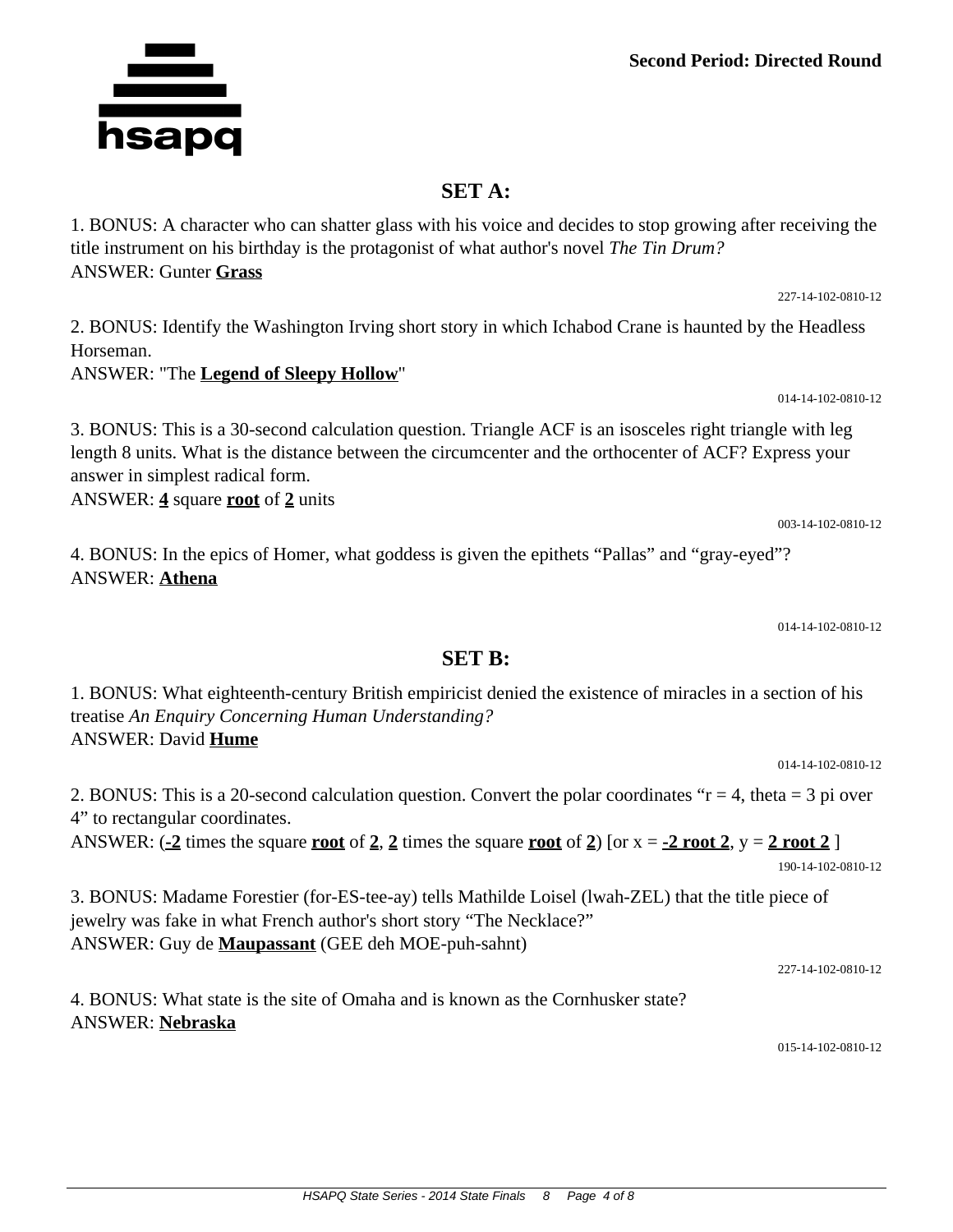9. **Hannah Hoch painted the "Cut of a Kitchen Knife" from this art movement through a "Beer Belly Cultural Epoch." Jean Arp, also known as Hans Arp, was a member of this movement. Tristan Tzara's manifestos laid its groundwork. Another artist in this movement wrote (\*)** "R. Mutt" on a urinal and titled it *Fountain,* an example of one of his readymades. According to one theory, this artistic movement got its name randomly from the French word for "hobbyhorse." For 10 points, name this anti-art movement embraced by Marcel Duchamp. ANSWER: **Dada**ism

BONUS: What American businessman founded the University of Chicago with money he earned from creating the Standard Oil Company? ANSWER: John D. **Rockefeller**

10. **In this novel, Arina, a member of the aristocracy, devotedly believes in superstitions, while the feminist Kukshina plays host to Sitnikov and his two friends. The former lover of Princess X, Paul, questions the upcoming liberation of the serfs, and his brother Nikolai marries Fenechka (fuh-NESH-kuh) at this novel's end. This novel's protagonists are a young (\*)** student from St. Petersburg and his friend, the first literary nihilist. For 10 points, name this novel about Arkady Kirsanov and Bazarov, written by Ivan Turgenev (tur-GAIN-ev). ANSWER: *Fathers and Sons* [or *Otcy i Deti*]

190-14-102-08109

015-14-102-0810-11

BONUS: After Steven Rogers volunteered for Project: Rebirth, he became what early superhero of the Marvel Universe?

002-14-102-0810-11

11. **If a function satisfies Laplace's (luh-PLOSS-iz) equation, then its mean value on the surface of this figure equals its value at this figure's center. The gravitational force exerted by a shell of this shape on a particle inside the shell is always zero. The constant of proportionality for moment of inertia of a (\*)** hollow one of these is two-thirds, while a solid one has constant two-fifths. This is the shape of the orbital with azimuthal quantum number zero, known as the s orbital. For 10 points, identify this shape which has volume four-thirds pi r-cubed. ANSWER: **sphere**s [or word forms, such as **spherical**]

233-14-102-08111

BONUS: The electron transport chain produces a molecule that contains three anions named for what second element in the nitrogen family? ANSWER: **phosphorus** [or **P**]

239-14-102-0810-11



192-14-102-08110

## ANSWER: **Captain America**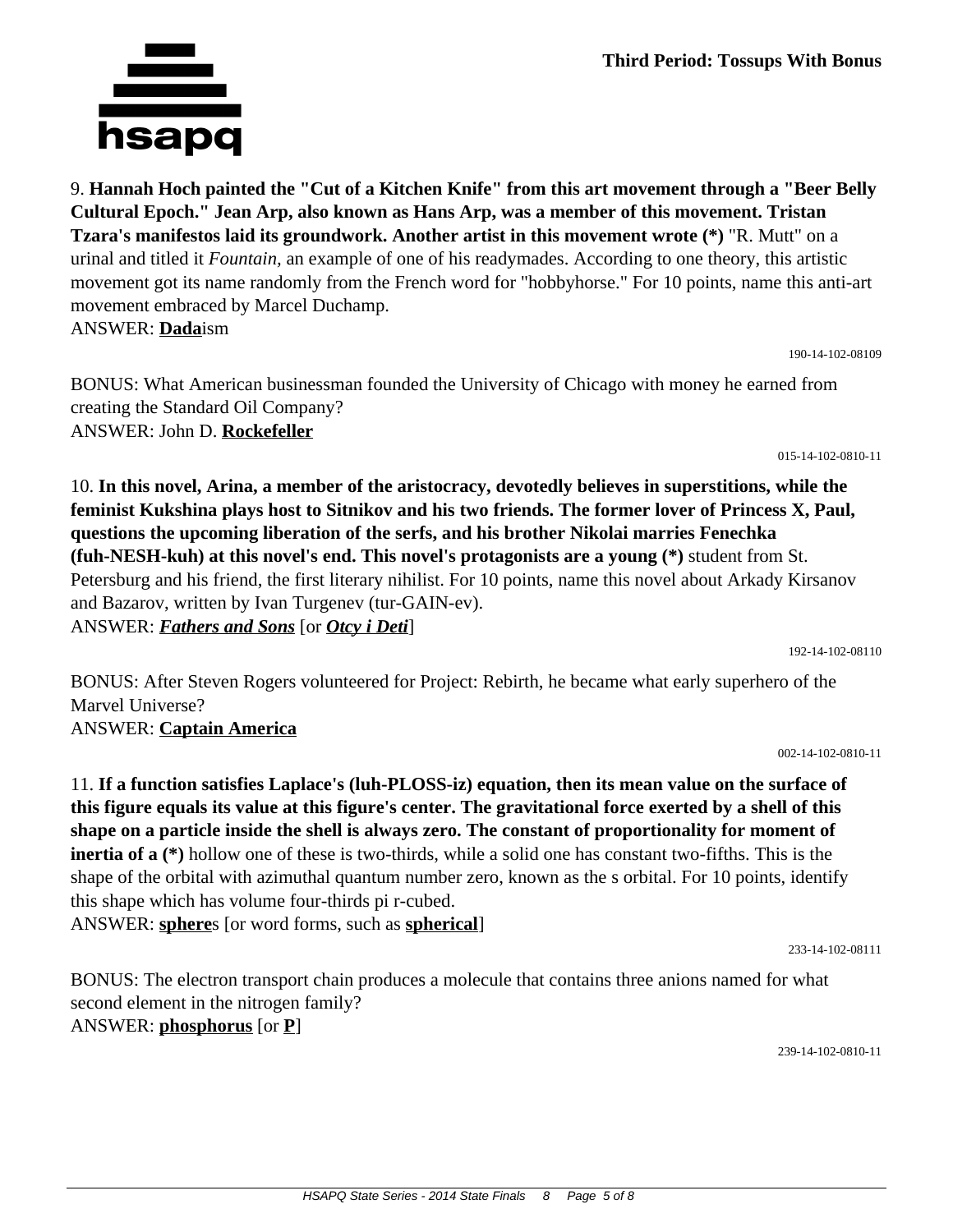12. **These compounds can be chlorinated using S–O–Cl 2 or brominated using P–Br 3. Both PCC and the Jones reagent oxidize these compounds to ketones. Though not amines (AA-meenz), the number of carbon atoms attached to their defining functional group determines whether they are (\*)** primary, secondary, or tertiary. An example of these compounds is generated along with carbon dioxide when yeast enzymes consume glucose. These compounds have a hydroxyl group bounded to carbon atom. For 10 points, name these compounds whose examples include methanol, ethanol, and a type of isopropyl. ANSWER: **alcohol**s

BONUS: What Romanization system for Mandarin Chinese replaced the older Wade-Giles system and is widely used today? ANSWER: **Pinyin**

13. **The tat protein in HIV patients greatly increases the rate of this process, which is also enhanced in the presence of acetyl transferases. Although not methylation, this process is initiated from CpG islands in some eukaryotes. This process does not occur from (\*)** Barr bodies because they have been highly methylated. The product of this process is capped with methyl-guanosine and gets a poly-A tail. Retroviruses can do this process in reverse. This process is initiated at a promoter and is mostly catalyzed by RNA polymerase. For 10 points, name this process of making messenger RNAs from DNA. ANSWER: **transcription** [do not accept "translation"]

BONUS: Prior to Pete Carroll's victory in 2014 with the Seahawks, the only coaches to win college and pro national championships both did so with what NFL team, after it fired longtime head coach Tom Landry? ANSWER: Dallas **Cowboys** [or **Dallas** Cowboys]

14. **This man turned down an opportunity to be the first president of Texas A&M University. During the Battle of Monterrey, he led a successful charge on the La Teneria fort. This Secretary of War in Franklin Pierce's cabinet was captured while Given Campbell attempted to help him escape. His vice-president gave the (\*)** "Cornerstone" speech and was Alexander Stephens. This man ordered Pierre Beauregard to attack Fort Sumter and gave Robert E. Lee command of the Army of Northern Virginia. For 10 points, name this only president of the Confederate States of America. ANSWER: Jefferson Finis **Davis** 186-14-102-08114

BONUS: What simple device used to simulate computer algorithms consists of a strip of tape and a read-write head? ANSWER: **Turing machine**

15. **This politician's 1971 election bid was grounded in a slogan for "eliminating poverty." She put her son in charge of an aggressive family planning program which controversially included sterilization quotas. She died en route to an interview with Peter Ustinov. Her authorization of Operation (\*)** Blue Star, which was an attack on the Golden Temple of Amritsar, ultimately led to her assassination by her own Sikh bodyguards, after which she was succeeded by her son Rajiv. For 10 points, identify this daughter of Jawaharlal (jah-WAH-hur-lol) Nehru and first female prime minister of India. ANSWER: **I**ndira Priyadarshini **Gandhi** [prompt on **Gandhi**]

189-14-102-08115

#### 052-14-102-0810-11

190-14-102-08113

015-14-102-0810-11

014-14-102-0810-11

189-14-102-08112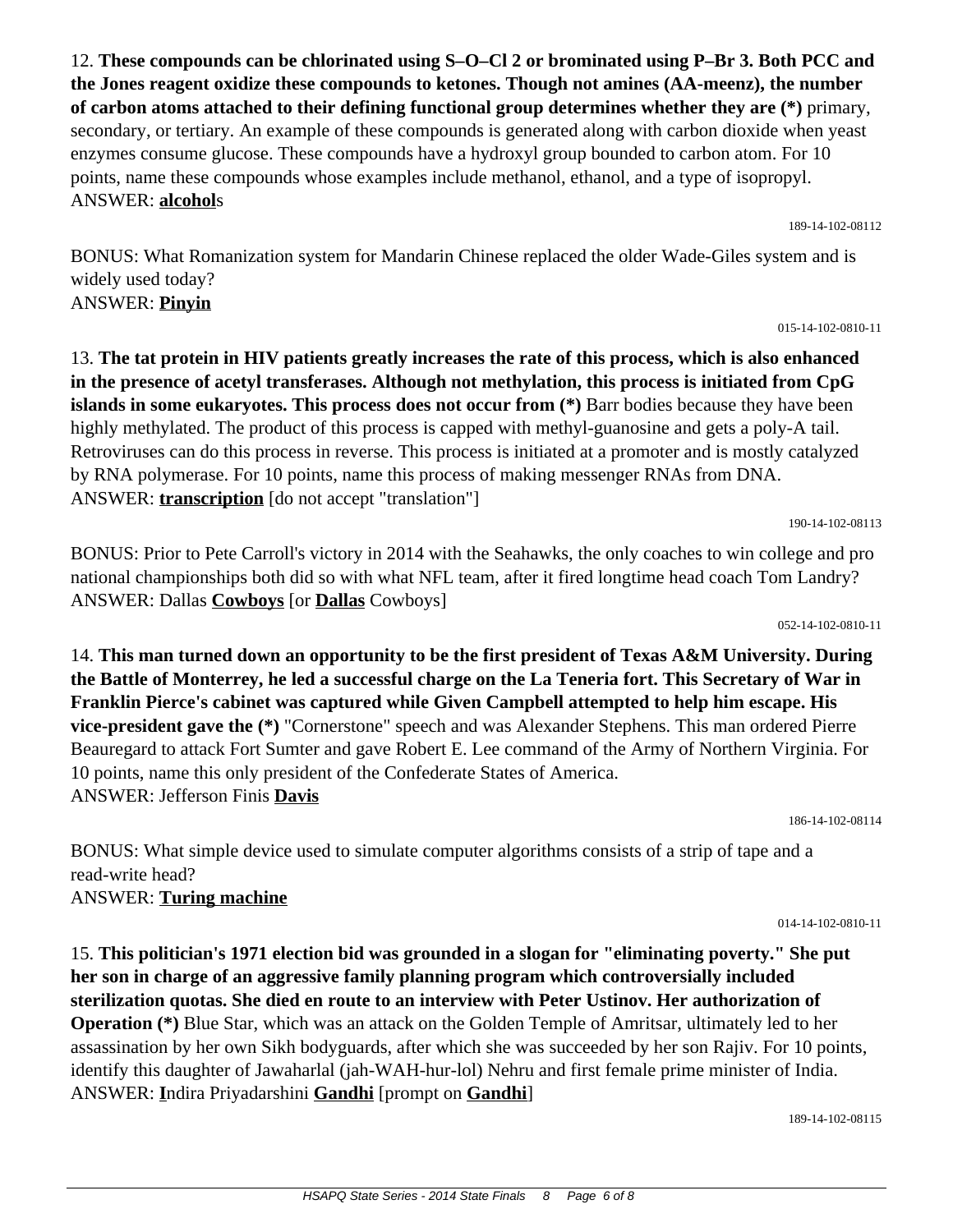BONUS: What Italian demonstrated his mastery of tenebrism (TEN-uh-briz-um) with the paintings *The Calling of St. Matthew* and *The Conversion of St. Paul?* ANSWER: **Caravaggio** [or Michelangelo **Merisi** o Amerighi da Caravaggio]

015-14-102-0810-11

16. **Every entire function can be written as a power series with this property on the complex plane. A complete metric space is one where Cauchy sequences have this property. The Weierstrass M-test can show whether something has the uniform type of this property. Geometric series will (\*)** always have this property if the common ratio has absolute value between zero and one, and the harmonic series does not possess it. For 10 points, name this opposite of divergence. ANSWER: **convergence** [or **has a limit**]

121-14-102-08116

BONUS: This is a 20-second calculation question. If "f of  $x = 3x + 2$ ", then what is "f-inverse of -4"? ANSWER: **-2**